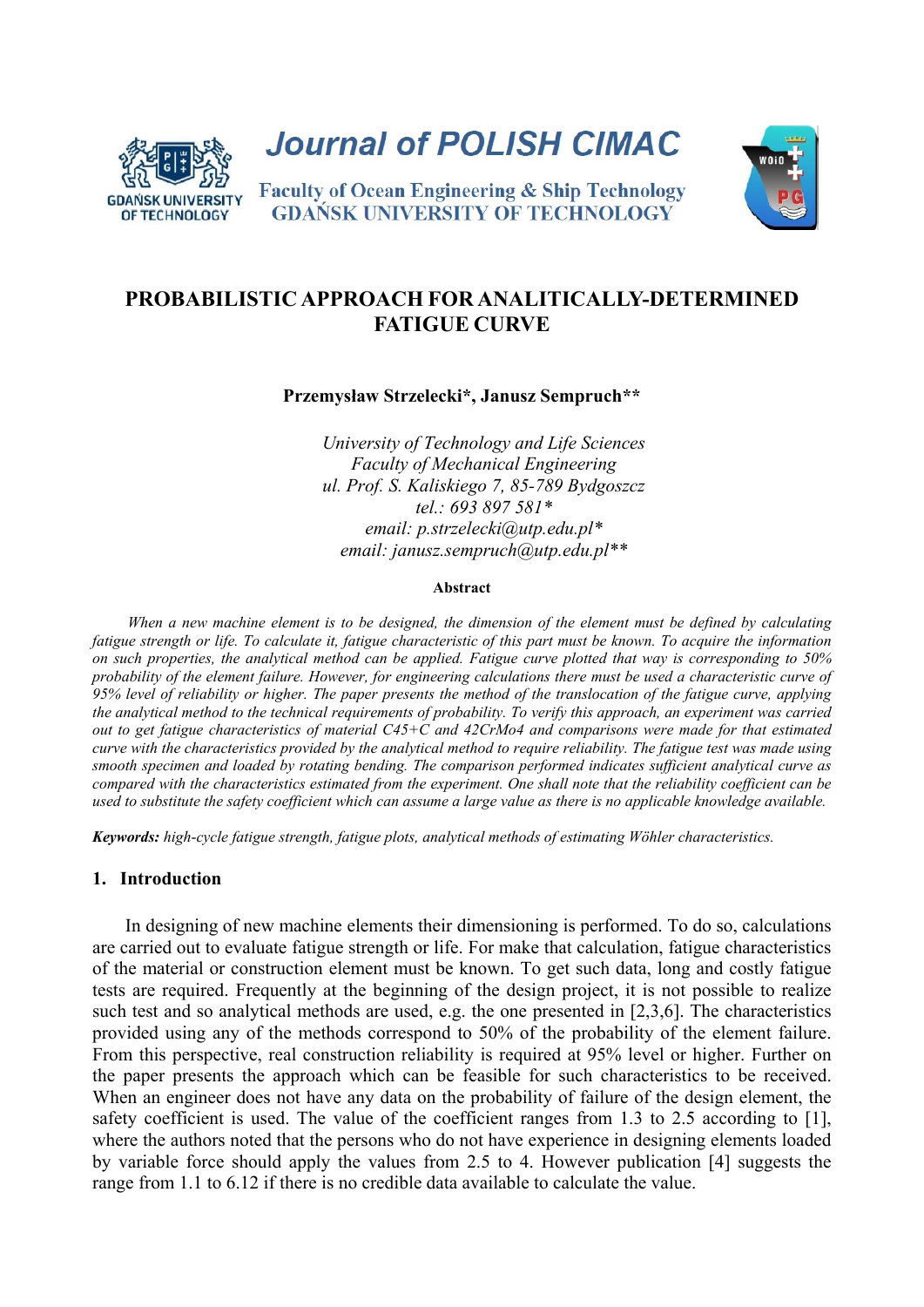### **2. Presentation of selected analytical method**

The method presented in paper [7] is based on FITNET method where the definition of coefficient *m* has changed. The first step of this approach determines the fatigue limit using the following equations (after[3]):

$$
\sigma_W = f_{W,\sigma} \cdot R_m \text{ lub} \tag{1}
$$

$$
\tau_W = f_{W,\tau} \cdot \sigma_W,\tag{2}
$$

where:

 $R_m$  – ultimate strength,

*fW,σ,fW,τ –*coefficient depending from type of material (after[3]).

In the method proposed, the value of slope coefficient is calculated with the following equations [7]:

$$
m_e = \frac{\log(\frac{10^6}{N_{Re}})}{\log(\frac{0.9R_e}{Z_G})'}\tag{3}
$$

$$
N_{Re} = 400 \left(\frac{R_e}{R_m}\right)^{-10},\tag{4}
$$

where:

*Re* – yield strength of material.

Graphic representation of the approach is shown in fig. 1.



*Fig. 1. Fatigue curie according analytical method from [7]* 

#### **3. Probabilistic approach to determined analytical fatigue limit**

It is commonly known that the distribution of fatigue limit is similar to the normal distribution [1,2]. With such assumption it is possible to define the probability of the strength value of unlimited fatigue life [2]. Using the equation for standardizing normal distribution, the following can be noted:

$$
Z = \frac{Z_{GR} - \mu}{s},\tag{5}
$$

where:

*Z –* value of random variable from normal distribution,

 $Z_{GR}$  – random variable of fatigue limit,<br> $\mu$  – value of mean of fatigue limit (it can assumption  $Z_G$ ),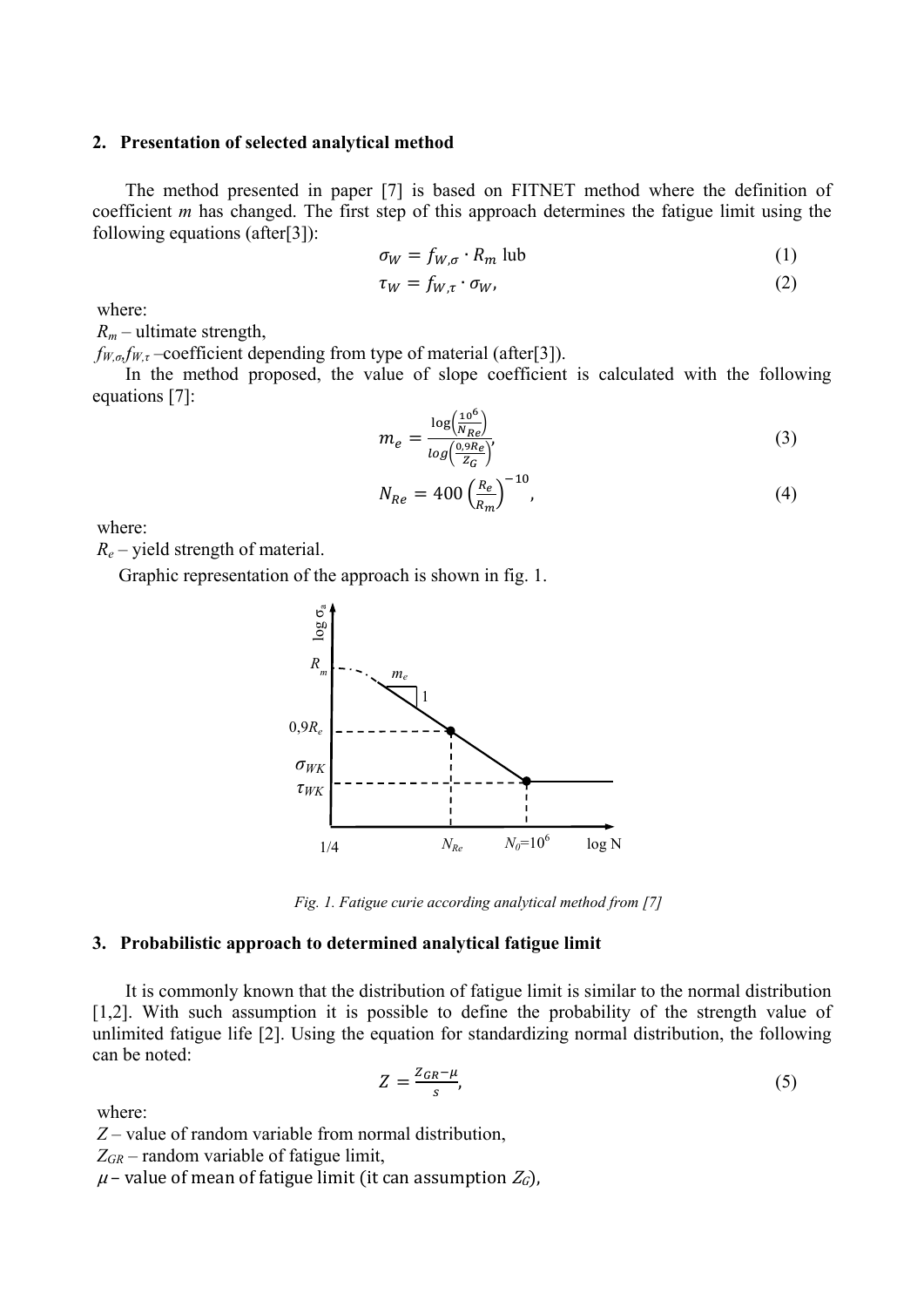$s$ – standard deviation.

Assuming that probability of failure of sample loaded by defined stress amplitude is given by following equation:

$$
P(Z < \mu) = \Phi(Z) = 1 - R,\tag{6}
$$

$$
Z = \Phi^{-1}(1 - R),\tag{7}
$$

where:

*Φ(Z) –* standard normal density function,

*R* – level of reliability.

Coefficient of variation define as:

 $V = \frac{s}{\mu}$ ,  $(8)$ 

and to equation (7) substituting *Z* with equation (5) and replacing quantity *s* by the quantity obtained from equation (8) we will get the following:

$$
Z_{GR} = \mu + \Phi^{-1}(1 - R) \cdot \mu \cdot V. \tag{9}
$$

By introducing the coefficient of reliability which reduces the value of fatigue limit to the value adequate to assuming the probability of failure, the following equation is obtained:

$$
Z_{GR} = C_R \cdot \mu,\tag{10}
$$

where:

 $C_R$  – coefficient of reliability.

By substituting  $C_R$  to equation (9), we will obtain the following equation:

$$
C_R = 1 + \Phi^{-1}(1 - R) \cdot V. \tag{11}
$$

Assuming that the coefficient of variation of fatigue limit assumes the value 0.08 (according [2,4]), it is possible to determine the value of the coefficient of reliability. The value calculated has been presented in Table 1.

| R      | $\mathcal{C}_{\scriptscriptstyle R}$ |
|--------|--------------------------------------|
| 0,9    | 0,897                                |
| 0,95   | 0,868                                |
| 0,98   | 0,836                                |
| 0,99   | 0,814                                |
| 0,999  | 0,753                                |
| 0.9999 | 0.702                                |

*Tab. 1 Value of coefficient of reliability for diferend levels of reliability* 

Finally the dependence to calculate the fatigue limit for the required level of reliability *ZGP* can be given as follows:

$$
Z_{GP} = Z_G \cdot C_R. \tag{12}
$$

#### **4. Comparison of characteristics obtained by analytical and experimental method**

The characteristics estimated experimentally for material C45+C and 42CrMo4 are presented in Figures 4 and 5. Static properties are given in Tab. 2. The first material was tested in delivery state in form of cold-drawn bars 10 mm in diameter. The second material (42CrMo4) has been quenched and tempered to harden the surface up to 30 HRC. The dimensions of the specimen are given in Fig. 2. The samples were loaded by rotary bending at the frequency of 28 Hz. The test equipment of own design; the device verification is presented in paper [6].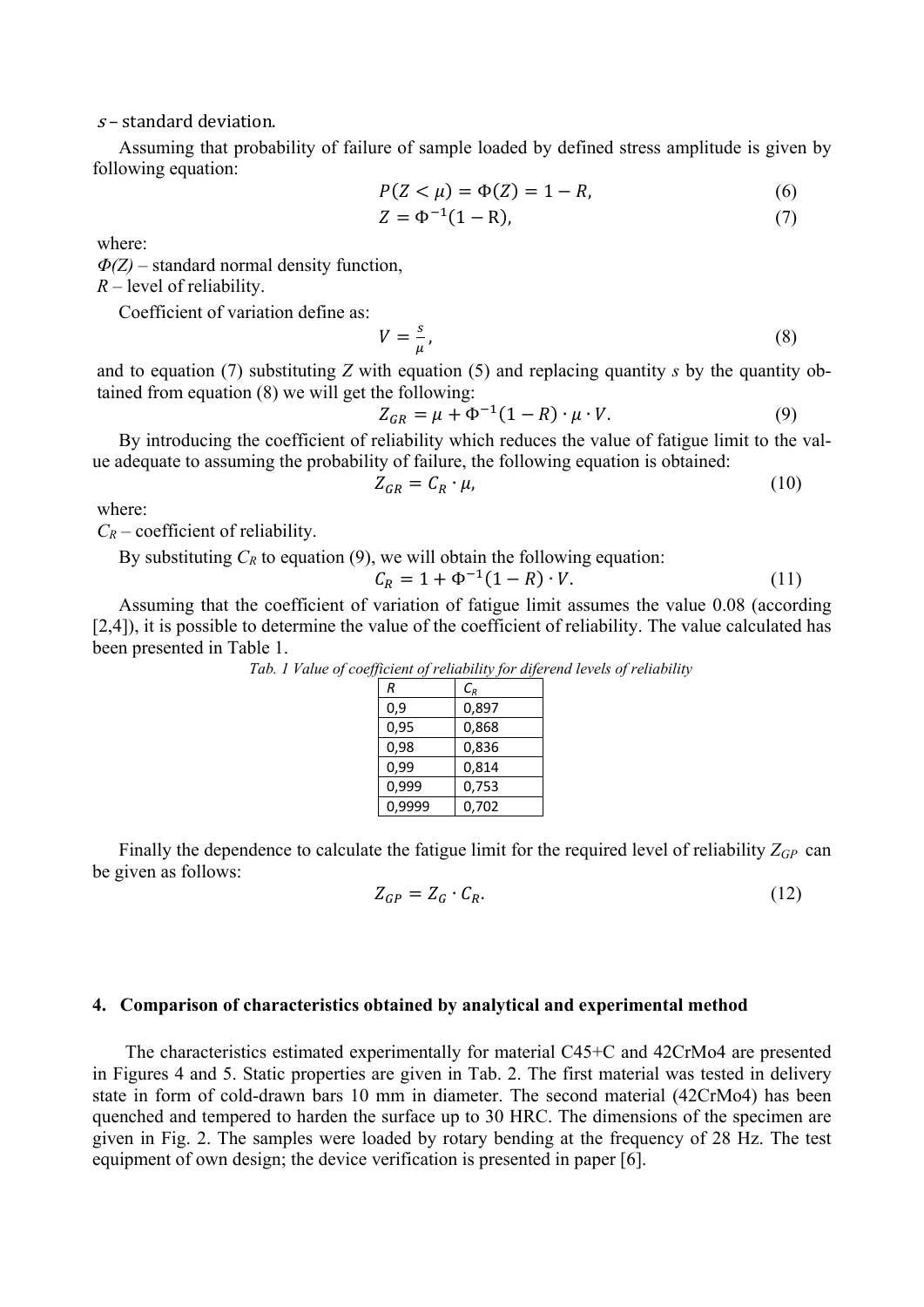| $C45+C$   | $-$ /647                                           | 826                                      |  |
|-----------|----------------------------------------------------|------------------------------------------|--|
| 42CrMo4   | 1095/-                                             | 1172                                     |  |
| $\phi$ 10 | 100<br>±0.02<br>$\Phi \Phi$<br>$R_{25}$<br>Ra 0,32 | 50<br>(39.1)<br>k6<br>8<br>$\frac{9}{6}$ |  |

*Tab. 2 Static properties of material C45+C and 42CrMo4 Material Yield limit /proof stress Tensile strength*

*[MPa]*

*[MPa]*

*Fig. 2. Sample used for tests* 



*Fig. 3. Fatigue curves for C45+C steel where black line - estimated curve for experimental data for 50% probability, dotted line – fatigue curve for probability of failure 95% and 5%, the curve obtained using the analytical method according to [7], red line – the curve obtained applying the analytical method according to [7] with the fatigue limit corrected with equation (12) for the reliability of 95%*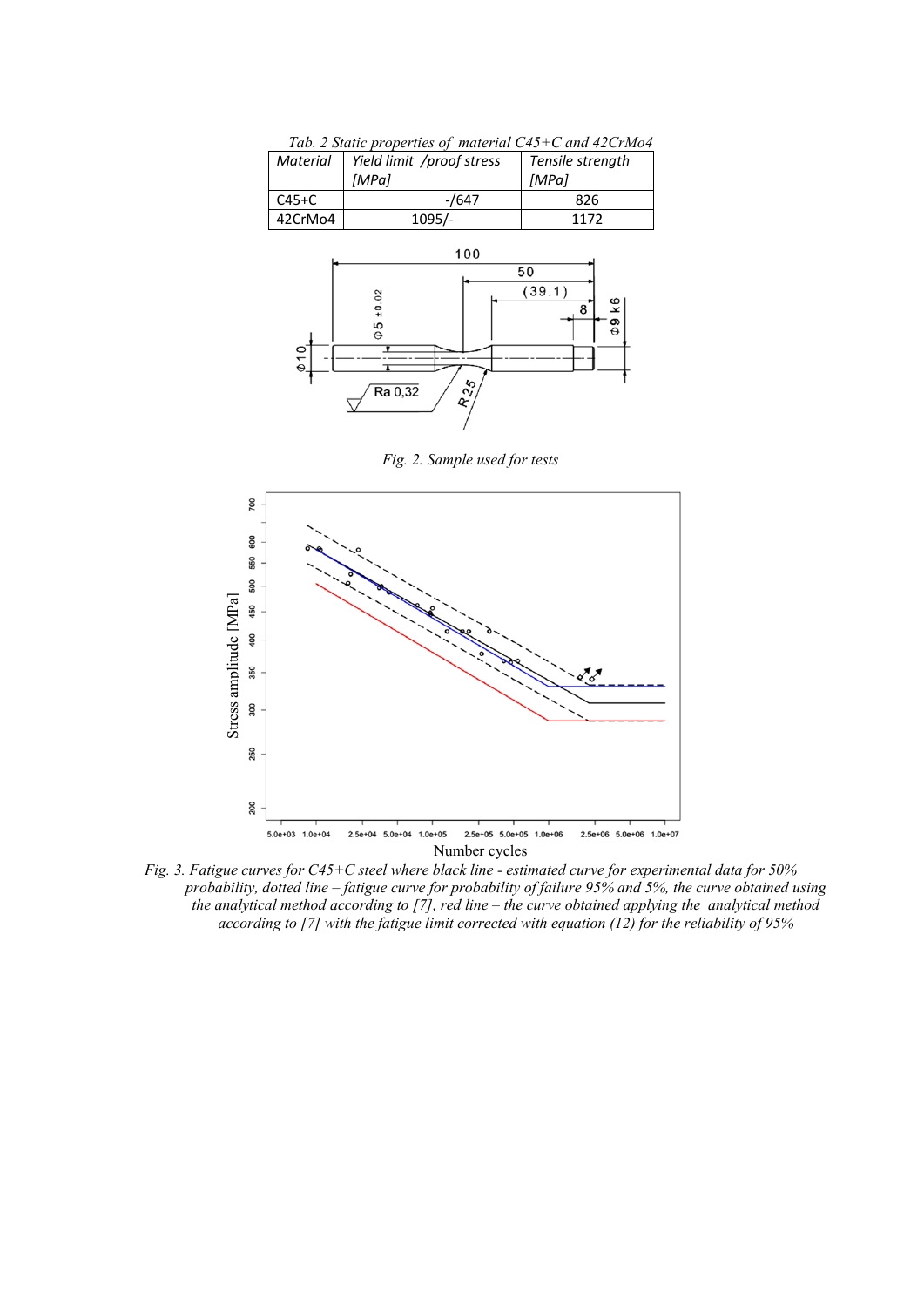

*Fig. 4. Fatigue curves for 42CrMo4 steel where black line – the estimated curve for experimental data for 50% probability, dotted line – fatigue curve for probability of failure 95% and 5%, blue line- curve obtained using the analytical method according to [7], red line – the curve plotted applying the analytical method according to [7] with the fatigue limited corrected with equation (12) for the reliability of 95%* 

Based on the figures plotted, there were determined the strength for  $10<sup>5</sup>$  cycles according to the characteristics of 50% and 95% probability. The results for each material and method are given in Table 3.

|                     |          | Two. 3 T anno 67 fam, ac sin chi, an for 10 Tepenes according anna finear announcement intention |                      |                         |
|---------------------|----------|--------------------------------------------------------------------------------------------------|----------------------|-------------------------|
| Method of determine | Material | Fatigue strength for                                                                             | Fatigue strength for | Ratio of strength for   |
| fatigue curve       |          | $105$ cycles for 50%                                                                             | $105$ cycles for 95% | 50% and 95% prob-       |
|                     |          | probability [MPa]                                                                                | probability [MPa]    | ability characteristics |
| Analytical method   | $C45+C$  | 421.1                                                                                            | 365,5                | 1.15                    |
|                     | 42CrMo4  | 645,1                                                                                            | 560                  | 1.15                    |
| Experimental method | $C45+C$  | 443.8                                                                                            | 411.9                | 1.08                    |
|                     | 42CrMo4  | 631,8                                                                                            | 594,4                | 1,06                    |

Tab. 3 Value of fatigue strength for 10<sup>5</sup> cycles according analytical and experimental method

### **5. Summary and conclusions**

Applying equation (12), it is possible to define the fatigue limit, determined using the analytical method, of the required level of probability of the forecast correctness. Based on that assumption one can receive fatigue characteristics at the reliability level required. The figures show the characteristics are on 'a safe' side (underestimated fatigue life/strength estimated).

Additionally, the application of probabilistic approach gives the designer a possibility of giving up conservative values of the safety coefficient. With such approach the engineer can decide himself what safety level is adequate for the machine being designed. In the present example of determining the fatigue characteristics with the analytical method the coefficient of reliability was used at the level of 95%. In that case there was obtained the coefficient of safety of 1.15. It is the value which is relatively low as compared with those offered in literature. One shall note that if required by safety requirements, the value can be increased applying the coefficient of reliability at a higher level.